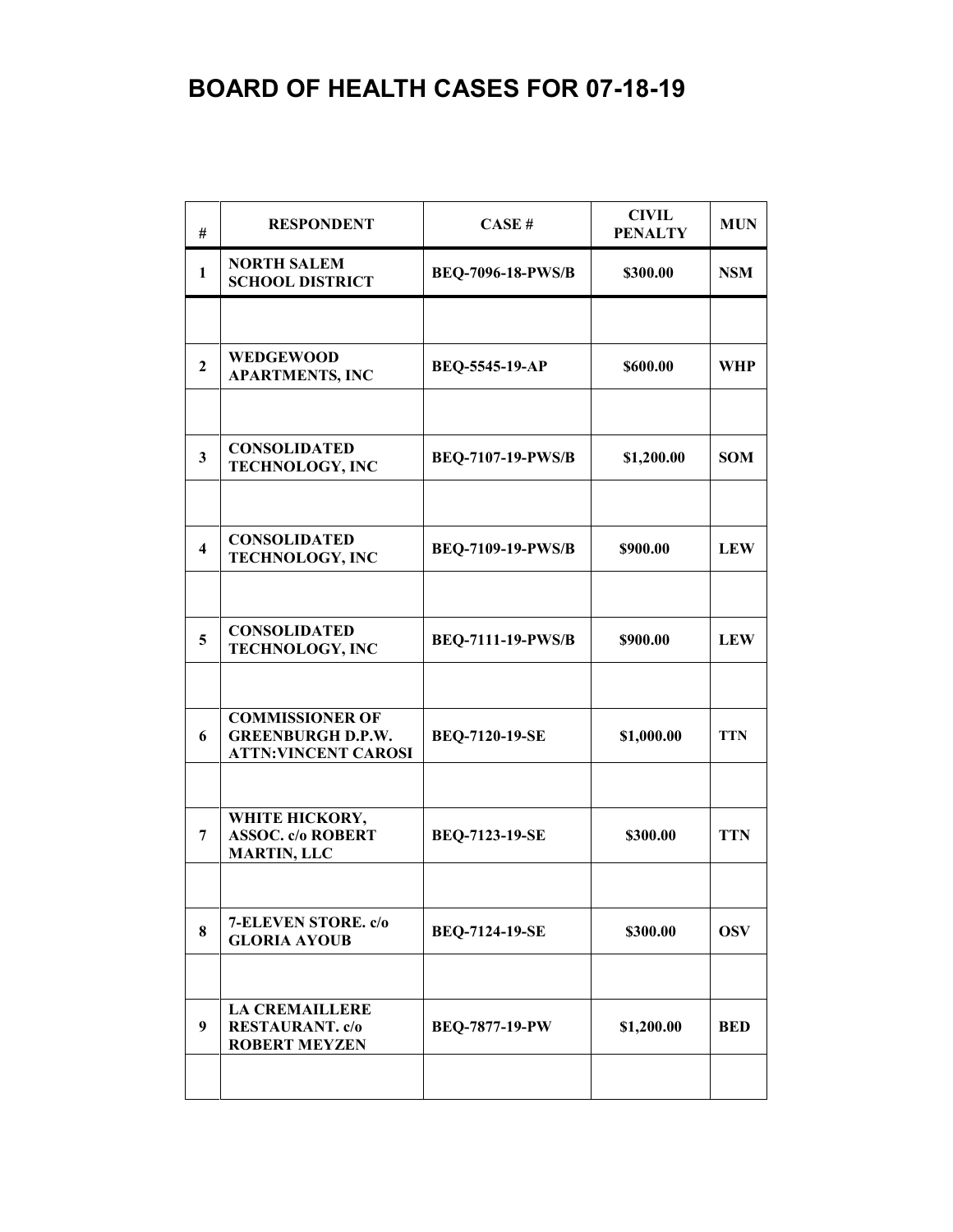| #  | <b>RESPONDENT</b>                                                                    | CASE#                    | <b>CIVIL</b><br><b>PENALTY</b> | <b>MUN</b> |
|----|--------------------------------------------------------------------------------------|--------------------------|--------------------------------|------------|
| 10 | THE DINKS, LLC                                                                       | BEQ-7893-19-PW           | \$300.00                       | <b>MHL</b> |
|    |                                                                                      |                          |                                |            |
| 11 | <b>FITORE ASSOCIATES</b>                                                             | <b>OEHRC-411-15-PBS</b>  | \$12,500.00                    | <b>MTV</b> |
|    |                                                                                      |                          |                                |            |
| 12 | <b>KDA, INC/FRIENDLY</b><br><b>SERVICE MOHEGAN</b><br><b>LAKE</b>                    | <b>OEHRC-625-18-PBS</b>  | \$3,000.00                     | <b>COR</b> |
|    |                                                                                      |                          |                                |            |
| 13 | <b>JEWISH BOARD OF</b><br><b>FAMILY &amp; CHILDREN'S</b><br><b>SERVICES, INC</b>     | <b>OEHRC-628-18-PBS</b>  | \$30,000.00                    | <b>HAW</b> |
|    |                                                                                      |                          |                                |            |
| 14 | <b>VILLAGE OF MOUNT</b><br><b>KISCO</b>                                              | <b>OEHRC-1200-18-PBS</b> | \$2,500.00                     | <b>MTK</b> |
|    |                                                                                      |                          |                                |            |
| 15 | <b>SHRUB OAK</b><br><b>INTERNATIONAL</b><br><b>SCHOOL (31 STONEY</b><br>STREET, LLC) | <b>OEHRC-1208-18-PBS</b> | \$10,200.00                    | MHL        |
|    |                                                                                      |                          |                                |            |
| 16 | 127 4TH AVENUE, LLC/<br><b>THE SCARSWOLD</b><br><b>CONDOMINIUM</b>                   | <b>OEHRC-1214-18-PBS</b> | \$1,000.00                     | <b>ECH</b> |
|    |                                                                                      |                          |                                |            |
| 17 | 95 SEDGWICK OWNERS,<br><b>INC</b>                                                    | <b>OEHRC-1216-18-PBS</b> | \$1,000.00                     | YON        |
|    |                                                                                      |                          |                                |            |
| 18 | <b>MATAMOROS TIRE</b><br><b>COMPANY</b>                                              | <b>OEHRC-1506-18-PBS</b> | \$1,000.00                     | YON        |
|    |                                                                                      |                          |                                |            |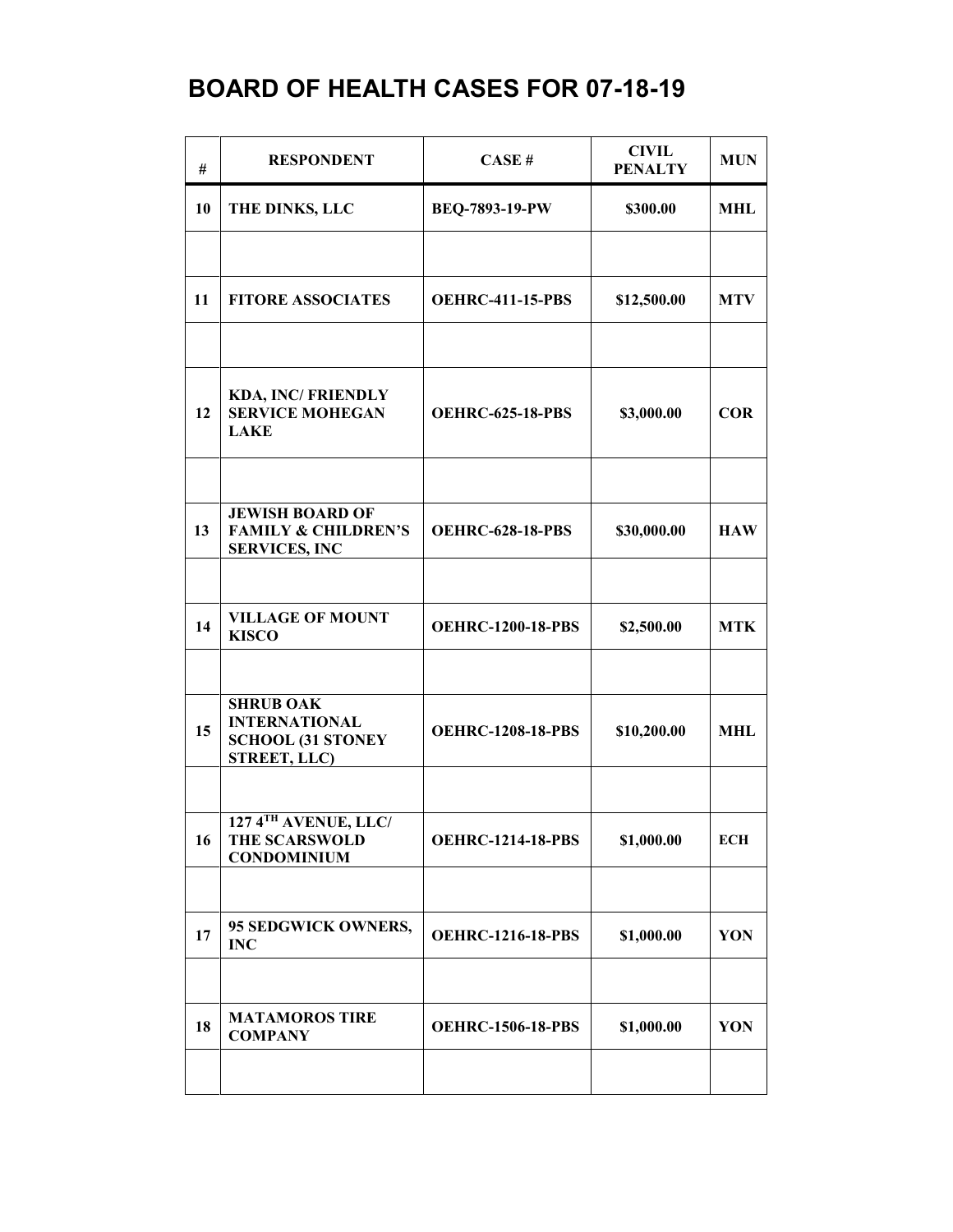| #  | <b>RESPONDENT</b>                                                 | CASE#                    | <b>CIVIL</b><br><b>PENALTY</b> | <b>MUN</b> |
|----|-------------------------------------------------------------------|--------------------------|--------------------------------|------------|
| 19 | <b>MOISHE KLEIN (75</b><br><b>BRUCE, LLC)</b>                     | <b>OEHRC-1841-18-PBS</b> | \$5,200.00                     | YON        |
|    |                                                                   |                          |                                |            |
| 20 | <b>DMD REALTY, LLC</b>                                            | <b>OEHRC-1845-18-PBS</b> | \$5,000.00                     | YON        |
|    |                                                                   |                          |                                |            |
| 21 | <b>MUNICIPAL HOUSING</b><br><b>AUTHORITY OF</b><br><b>YONKERS</b> | <b>OEHRC-1847-18-PBS</b> | \$3,500.00                     | YON        |
|    |                                                                   |                          |                                |            |
| 22 | L'AQUILA REALTY,<br><b>LLC</b>                                    | <b>OEHRC-1850-18-PBS</b> | \$1,500.00                     | <b>MTV</b> |
|    |                                                                   |                          |                                |            |
| 23 | <b>WARBURTON ESTATES,</b><br><b>LLC</b>                           | <b>OEHRC-2502-18-PBS</b> | \$1,600.00                     | YON        |
|    |                                                                   |                          |                                |            |
| 24 | 30-40 FLEETWOOD<br><b>AVENUE APT, CORP</b>                        | <b>OEHRC-2511-18-PBS</b> | \$1,600.00                     | <b>MTV</b> |
|    |                                                                   |                          |                                |            |
| 25 | <b>BRONX RIVER ROAD,</b><br><b>LLC</b>                            | <b>OEHRC-2517-18-PBS</b> | \$1,600.00                     | YON        |
|    |                                                                   |                          |                                |            |
| 26 | 75 BRUCE, LLC                                                     | <b>OEHRC-2523-18-PBS</b> | \$1,600.00                     | YON        |
|    |                                                                   |                          |                                |            |
| 27 | 95 SEDGWICK OWNERS,<br><b>INC</b>                                 | <b>OEHRC-2525-18-PBS</b> | \$2,600.00                     | YON        |
|    |                                                                   |                          |                                |            |
| 28 | <b>BRIAR HILL OWNERS,</b><br><b>CORP</b>                          | <b>OEHRC-2529-18-PBS</b> | \$4,200.00                     | <b>BRM</b> |
|    |                                                                   |                          |                                |            |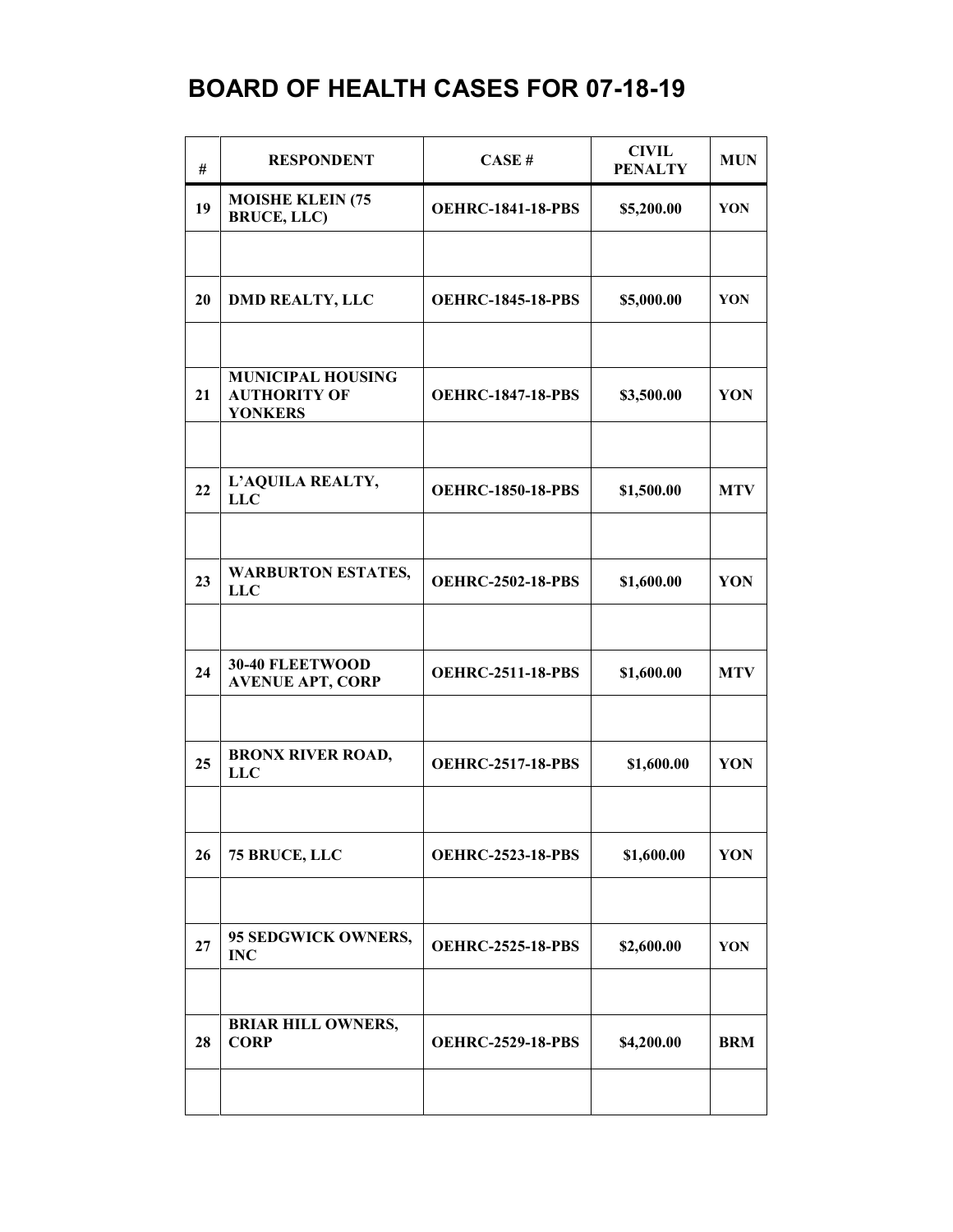| #  | <b>RESPONDENT</b>                                                                        | CASE#                    | <b>CIVIL</b><br><b>PENALTY</b> | <b>MUN</b> |
|----|------------------------------------------------------------------------------------------|--------------------------|--------------------------------|------------|
| 29 | S. GARSON, LLC                                                                           | <b>OEHRC-2538-18-PBS</b> | \$2,600.00                     | YON        |
|    |                                                                                          |                          |                                |            |
| 30 | KAUFMAN REALTY,<br><b>CORP</b>                                                           | <b>OEHRC-2548-18-PBS</b> | \$8,000.00                     | <b>NER</b> |
|    |                                                                                          |                          |                                |            |
| 31 | S. GARSON, LLC                                                                           | <b>OEHRC-2551-18-PBS</b> | \$2,600.00                     | YON        |
|    |                                                                                          |                          |                                |            |
| 32 | <b>MIDLAND PLAZA</b><br><b>APARTMENT, CORP</b>                                           | <b>OEHRC-2557-18-PBS</b> | \$1,600.00                     | YON        |
|    |                                                                                          |                          |                                |            |
| 33 | <b>J &amp; J MANAGEMENT</b><br><b>SERVICES, LLC</b>                                      | <b>OEHRC-2558-18-PBS</b> | \$1,600.00                     | YON        |
|    |                                                                                          |                          |                                |            |
| 34 | <b>SLEEPY HOLLOW</b><br><b>GARDENS ASSOCIATES,</b><br>LLC. c/o SAMSON<br>MANAGEMENT, LLC | <b>OEHRC-2569-18-PBS</b> | \$4,800.00                     | <b>TTN</b> |
|    |                                                                                          |                          |                                |            |
| 35 | <b>INVERNESS HOUSING,</b><br><b>CORP. c/o BENCHMARK</b><br><b>MANAGEMENT</b>             | <b>OEHRC-2577-18-PBS</b> | \$1,600.00                     | <b>BRX</b> |
|    |                                                                                          |                          |                                |            |
| 36 | WYKAGYL TENANTS,<br><b>CORP</b>                                                          | <b>OEHRC-2589-18-PBS</b> | \$6,000.00                     | <b>NER</b> |
|    |                                                                                          |                          |                                |            |
| 37 | VIA PIAVE, LLC                                                                           | <b>OEHRC-1200-19-PBS</b> | \$1,000.00                     | YON        |
|    |                                                                                          |                          |                                |            |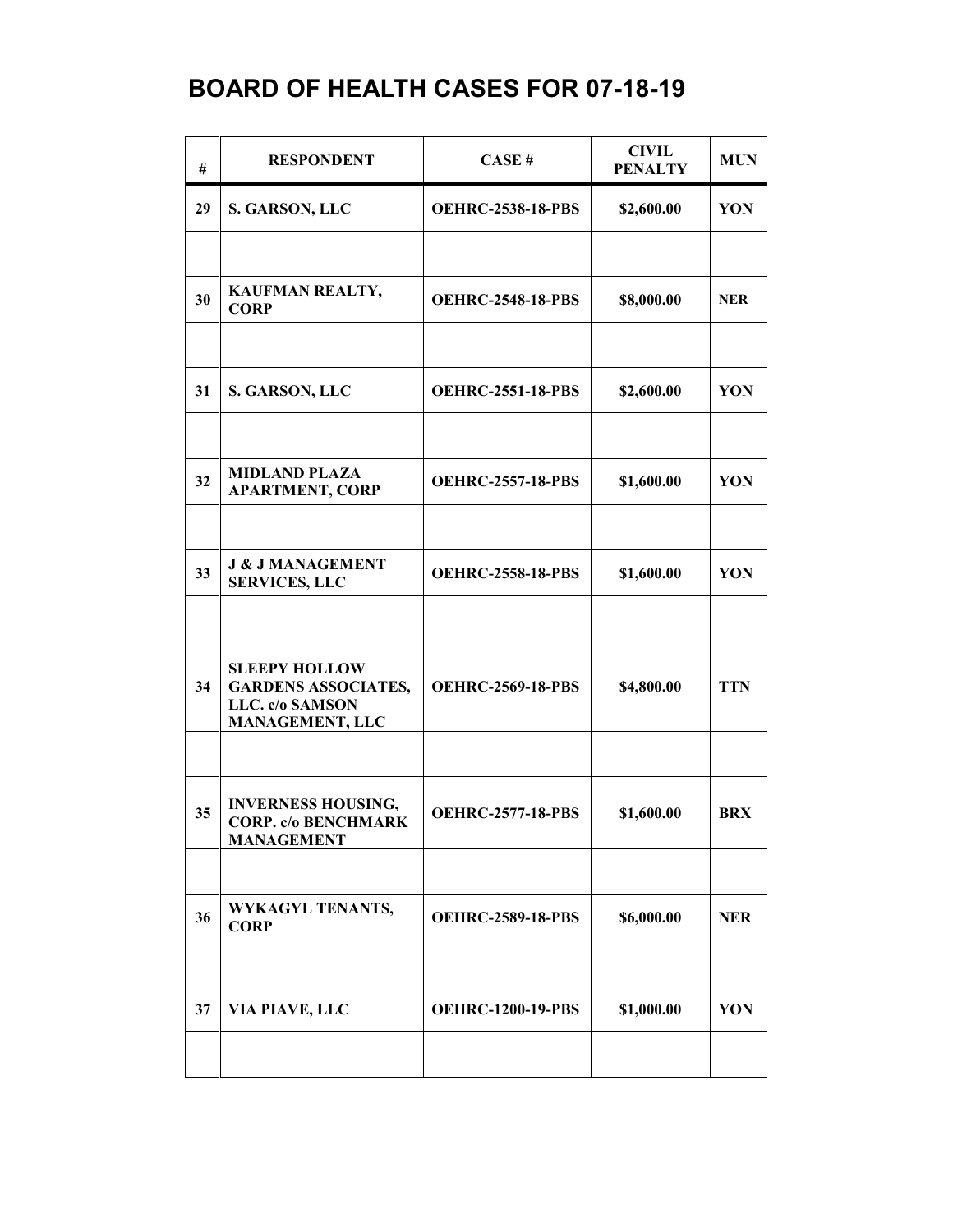| #  | <b>RESPONDENT</b>                                                                             | CASE#                    | <b>CIVIL</b><br><b>PENALTY</b> | <b>MUN</b> |
|----|-----------------------------------------------------------------------------------------------|--------------------------|--------------------------------|------------|
| 38 | <b>CONTRACTORS</b><br><b>REGISTER, INC</b>                                                    | <b>OEHRC-1204-19-PBS</b> | \$250.00                       | <b>YTN</b> |
|    |                                                                                               |                          |                                |            |
| 39 | <b>MAVIS DISCOUNT TIRE,</b><br><b>INC</b>                                                     | <b>OEHRC-1700-19-PBS</b> | \$1,800.00                     | <b>BED</b> |
|    |                                                                                               |                          |                                |            |
| 40 | OTB, LLC                                                                                      | <b>OEHRC-1804-19-PBS</b> | \$2,000.00                     | <b>NER</b> |
|    |                                                                                               |                          |                                |            |
| 41 | <b>FAMILY DOLLAR</b><br><b>STORE OF NY,</b><br><b>INC/FAMILY DOLLAR</b><br><b>STORE #3813</b> | <b>PHP-119-18-ATUPA</b>  | \$3,100.00                     | YON        |
|    |                                                                                               |                          |                                |            |
| 42 | <b>RNF MART, INC/ SARA</b><br><b>FOOD MART</b>                                                | <b>PHP-137-18-ATUPA</b>  | \$3,100.00                     | <b>POC</b> |
|    |                                                                                               |                          |                                |            |
| 43 | <b>ROCK'S TOBACCO, INC/</b><br><b>ROCK'S SMOKE SHOP</b>                                       | <b>PHP-161-18-ATUPA</b>  | \$2,100.00                     | YTN        |
|    |                                                                                               |                          |                                |            |
| 44 | <b>NMA SONS, INC/ GULF</b>                                                                    | <b>PHP-007-19-ATUPA</b>  | \$900.00                       | <b>SCD</b> |
|    |                                                                                               |                          |                                |            |
| 45 | <b>MANOR AUTO SERVICE</b><br><b>CENTER, INC/MANOR</b><br><b>AUTO SERVICE</b><br><b>CENTER</b> | <b>PHP-025-19-ATUPA</b>  | \$1,500.00                     | <b>PEL</b> |
|    |                                                                                               |                          |                                |            |
| 46 | PHILIP WAI KWAN<br><b>LEUNG/ CHINATOWN</b><br><b>RESTAURANT</b>                               | <b>PHP-7776-19-FSE</b>   | \$3,500.00                     | <b>NER</b> |
|    |                                                                                               |                          |                                |            |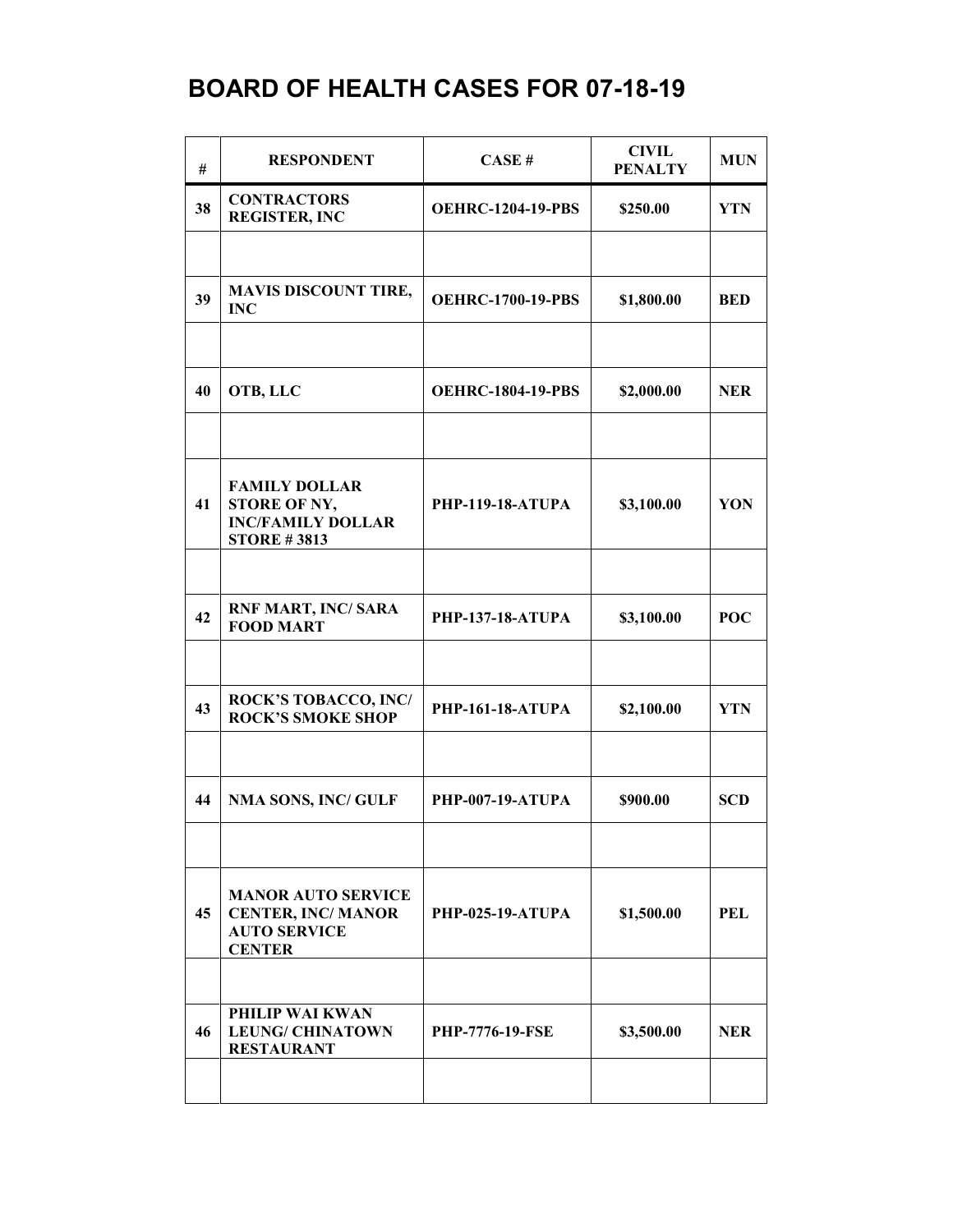| #  | <b>RESPONDENT</b>                                                                                | CASE#                    | <b>CIVIL</b><br><b>PENALTY</b> | <b>MUN</b> |
|----|--------------------------------------------------------------------------------------------------|--------------------------|--------------------------------|------------|
| 47 | <b>SMASHBURGER</b><br><b>ACQUISITION</b><br><b>WESTCHESTER, LLC/</b><br><b>SMASHBURGER #1482</b> | PHP-7837-19-FSE          | \$4,650.00                     | <b>SCD</b> |
|    |                                                                                                  |                          |                                |            |
| 48 | <b>TIJUANA MEXICAN</b><br><b>GRILL III, INC/ TIJUANA</b><br><b>MEXICAN GRILL</b>                 | <b>PHP-7926-19-FSE</b>   | \$3,300.00                     | <b>MTK</b> |
|    |                                                                                                  |                          |                                |            |
| 49 | <b>TRAILSIDE CAFÉ, LLC/</b><br><b>TRAILSIDE CAFÉ</b>                                             | <b>PHP-7942-19-FSE</b>   | \$900.00                       | <b>YTN</b> |
|    |                                                                                                  |                          |                                |            |
| 50 | <b>FORTUNE 68, CORP/</b><br><b>HUNAN VILLAGE II</b>                                              | <b>PHP-7953-19-FSE</b>   | \$3,100.00                     | <b>HAR</b> |
|    |                                                                                                  |                          |                                |            |
| 51 | <b>SMOKING OF CHEN,</b><br><b>INC/SMOKING KING</b>                                               | PHP-6993-19-TC           | \$500.00                       | <b>MTK</b> |
|    |                                                                                                  |                          |                                |            |
|    | <b>TOTAL</b>                                                                                     |                          | \$157,100.00                   |            |
|    |                                                                                                  |                          |                                |            |
|    | <b>RECONSIDERATION</b><br><b>REQUEST</b>                                                         |                          |                                |            |
|    |                                                                                                  |                          |                                |            |
| 52 | <b>BROADVIEW</b><br>PROPERTIES, LLC                                                              | <b>OEHRC-1719-18-PBS</b> | \$2,500.00                     | PEL        |
|    |                                                                                                  |                          |                                |            |
| 53 | <b>SINNOTT</b><br>MANAGEMENT, CO.<br><b>ATTN:PETER SINNOTT</b>                                   | <b>OEHRC-2505-18-PBS</b> | \$6,000.00                     | PEL        |
|    |                                                                                                  |                          |                                |            |